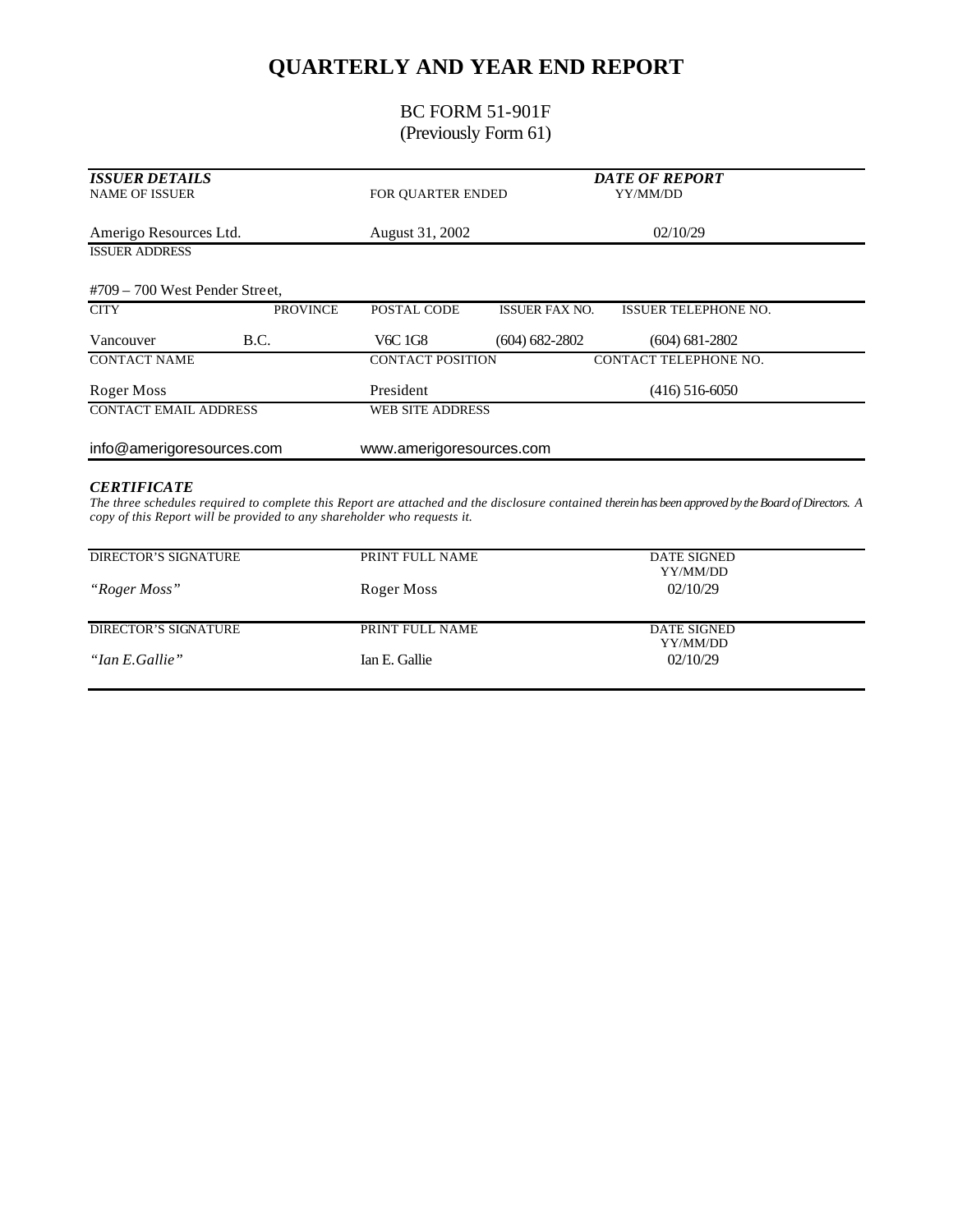Consolidated Balance Sheets August 31 and February 28, 2002

|                                                          | <b>Six Months Ended</b><br>August 31<br>2002 |                           | <b>Year Ended</b><br>February 28,<br>2002 |
|----------------------------------------------------------|----------------------------------------------|---------------------------|-------------------------------------------|
| <b>ASSETS</b>                                            |                                              |                           |                                           |
| <b>Current</b>                                           |                                              |                           |                                           |
| Cash and cash equivalents<br>Accounts receivables        | \$<br>213,810<br>43,614                      | $\boldsymbol{\mathsf{S}}$ | 3,887<br>7,290                            |
|                                                          | 257,424                                      |                           | 11,177                                    |
| <b>Mineral interests (Note 1)</b>                        | 106,953                                      |                           | 88,638                                    |
|                                                          | \$<br>364,377                                | \$                        | 99,815                                    |
| <b>LIABILITIES</b>                                       |                                              |                           |                                           |
| <b>Current</b>                                           |                                              |                           |                                           |
| Accounts payable and accrued liabilities<br>Loan         | \$<br>33,662<br>50,000                       | \$                        | 81,396<br>50,000                          |
|                                                          | 83,662                                       |                           | 131,396                                   |
| <b>SHAREHOLDERS' EQUITY</b>                              |                                              |                           |                                           |
| <b>Share capital (Note 2)</b>                            | 4,852,780                                    |                           | 4,337,655                                 |
| Share subscription received in advance<br><b>Deficit</b> | (4,572,065)                                  |                           | 90,000<br>(4,459,236)                     |
|                                                          | 280,715                                      |                           | (31, 581)                                 |
|                                                          | \$<br>364,377                                | \$                        | 99,815                                    |

| <b>Approved by the Directors:</b> | "Roger Moss" | "lan E. Gallie" |
|-----------------------------------|--------------|-----------------|
|                                   | Roger Moss   | lan E. Gallie   |

<u>—</u>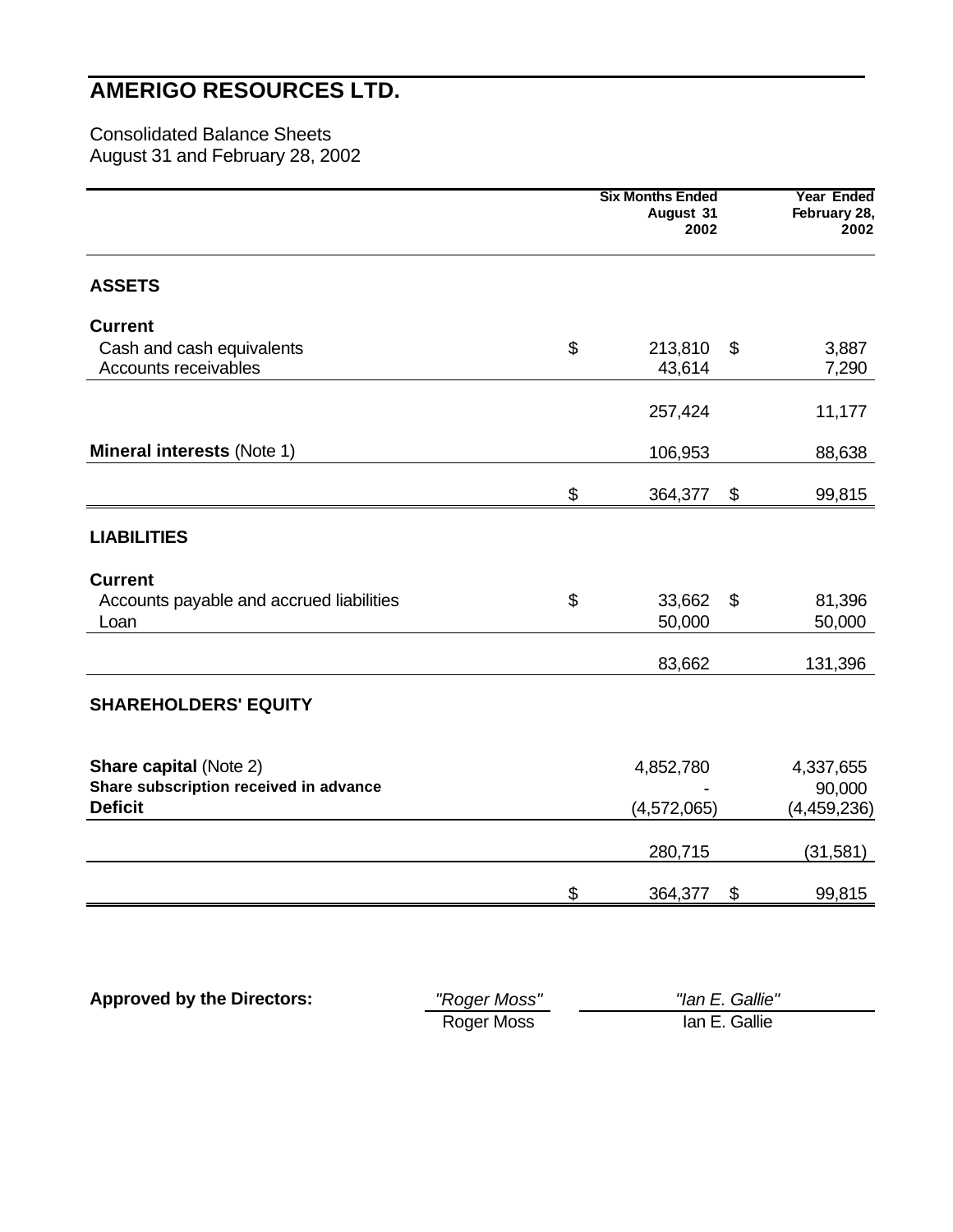Consolidated Statements of Operations and Deficit August 31, 2002 and 2001

|                                 |                     | <b>FOR THE QUARTER</b><br><b>ENDED AUGUST 31</b> |               |               | <b>FOR THE SIX MONTHS</b><br><b>ENDED AUGUST 31</b> |
|---------------------------------|---------------------|--------------------------------------------------|---------------|---------------|-----------------------------------------------------|
|                                 | 2002                |                                                  | 2001          | 2002          | 2001                                                |
| Expenses                        |                     |                                                  |               |               |                                                     |
| Amortization                    | \$                  | \$                                               | 378           | \$            | \$<br>756                                           |
| General prospecting             | 13,671              |                                                  | 15,468        | 27,172        | 29,992                                              |
| Professional fees               | 17,796              |                                                  | 10,342        | 23,784        | 13,043                                              |
| Management fees                 | 13,665              |                                                  | 9,000         | 27,604        | 18,000                                              |
| Office and sundry               | 3,339               |                                                  | 6,063         | 5,203         | 8,413                                               |
| Promotion and travel            | 886                 |                                                  | 1,006         | 1,096         | 1,835                                               |
| Rent                            | 1,389               |                                                  | 1,500         | 2,778         | 3,000                                               |
| Shareholder information         | 3,161               |                                                  | 2,801         | 3,908         | 2,870                                               |
| Telephone and fax               | 1,353               |                                                  | 500           | 2,361         | 500                                                 |
| Transfer agent and filing fees  | 13,012              |                                                  | 5,043         | 19,398        | 6,248                                               |
| Foreign exchange (gain) loss    | (86)                |                                                  |               | (86)          |                                                     |
|                                 | 68,186              |                                                  | 52,101        | 113,218       | 84,657                                              |
| Revenue                         |                     |                                                  |               |               |                                                     |
| Interest income                 | 368                 |                                                  | 300           | 389           | 5,939                                               |
| Loss for the period             | (67, 818)           |                                                  | (51, 801)     | (112, 829)    | (78, 718)                                           |
| Deficit, at beginning of period | (4,504,247)         |                                                  | (4, 194, 984) | (4,459,236)   | (4, 168, 067)                                       |
| Deficit, end of period          | (4, 572, 065)<br>S. |                                                  | \$(4,246,785) | (4, 572, 065) | \$<br>(4, 246, 785)                                 |
|                                 |                     |                                                  |               |               |                                                     |

Loss per share (0.00) (0.00)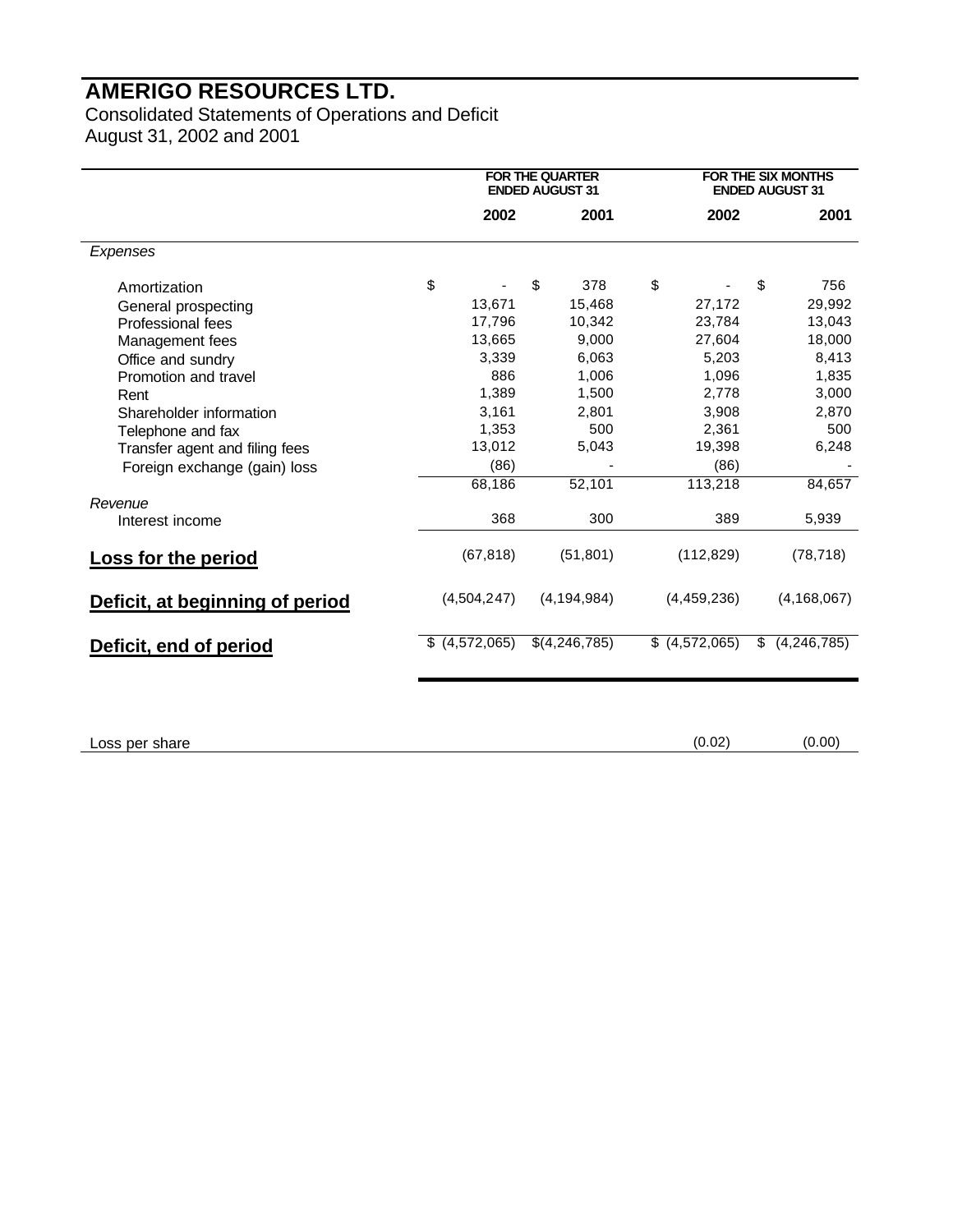#### Consolidated Statements of Changes in Cash Flows August 31, 2002 and 2001

|                                                                                                                                                                                   | <b>FOR THE QUARTER</b><br><b>ENDED AUGUST 31</b> |      |                          |      | <b>FOR THE SIX MONTHS</b>              | <b>ENDED AUGUST 31</b> |           |
|-----------------------------------------------------------------------------------------------------------------------------------------------------------------------------------|--------------------------------------------------|------|--------------------------|------|----------------------------------------|------------------------|-----------|
|                                                                                                                                                                                   | 2002                                             |      | 2001                     |      | 2002                                   |                        | 2001      |
|                                                                                                                                                                                   |                                                  |      |                          |      |                                        |                        |           |
| Cash flows from operating activities                                                                                                                                              |                                                  |      |                          |      |                                        |                        |           |
| <b>Operations</b>                                                                                                                                                                 | \$<br>(67, 818)                                  | - \$ | (51, 801)                | - \$ |                                        | \$                     |           |
| Loss for the period                                                                                                                                                               |                                                  |      |                          |      | (112, 829)                             |                        | (78, 719) |
| Add items not affecting cash                                                                                                                                                      |                                                  |      | 378                      |      |                                        |                        | 756       |
| - Amortization                                                                                                                                                                    | (50,000)                                         |      |                          |      | (90,000)                               |                        |           |
| - Share subscription received in advance                                                                                                                                          | (117, 818)                                       |      | (51, 423)                |      | (202, 829)                             |                        | (77, 963) |
|                                                                                                                                                                                   |                                                  |      |                          |      |                                        |                        |           |
| Changes in non-cash working capital                                                                                                                                               |                                                  |      |                          |      |                                        |                        |           |
| Accounts receivable and other current assets                                                                                                                                      | (41, 530)                                        |      | 271                      |      | (36, 324)                              |                        | 1,417     |
| Due to/from related parties                                                                                                                                                       | (50,000)                                         |      | (23, 707)                |      |                                        |                        | (22, 940) |
| Accounts payables and accrued liabilities                                                                                                                                         | (25, 840)                                        |      | (18, 197)                |      | (47, 734)                              |                        | 4,274     |
|                                                                                                                                                                                   | (117, 370)                                       |      | (5, 241)                 |      | (84,058)                               |                        | 17,249    |
|                                                                                                                                                                                   | (235, 188)                                       |      | (56, 664)                |      | (286, 887)                             |                        | (95, 212) |
| <b>Cash flows from financing activities</b><br>Proceeds from shares issued net of issue cost<br>Shares issued for property acquisition<br>Share subscriptions received in advance | 349,125<br>16,000<br>50,000<br>415,125           |      | $\overline{\phantom{a}}$ |      | 409,125<br>16,000<br>90,000<br>515,125 |                        |           |
|                                                                                                                                                                                   |                                                  |      |                          |      |                                        |                        |           |
| <b>Cash flows from investing activities</b>                                                                                                                                       |                                                  |      |                          |      |                                        |                        |           |
| Mineral interest acquisition and exploration costs                                                                                                                                | (16, 162)                                        |      |                          |      | (18, 315)                              |                        |           |
|                                                                                                                                                                                   | (16, 162)                                        |      | $\mathbf{r}$             |      | (18, 315)                              |                        |           |
| Increase (decrease) in cash and cash equivalents                                                                                                                                  | 163.775                                          |      | (56, 664)                |      | 209.923                                |                        | (95, 212) |
| Cash and cash equivalents at the beginning of<br>period                                                                                                                           | 50,035                                           |      | 69,465                   |      | 3,887                                  |                        | 108,013   |
| Cash and cash equivalents at end of period                                                                                                                                        | \$<br>213,810                                    | \$   | 12,801                   | \$   | 213,810                                | \$                     | 12,801    |